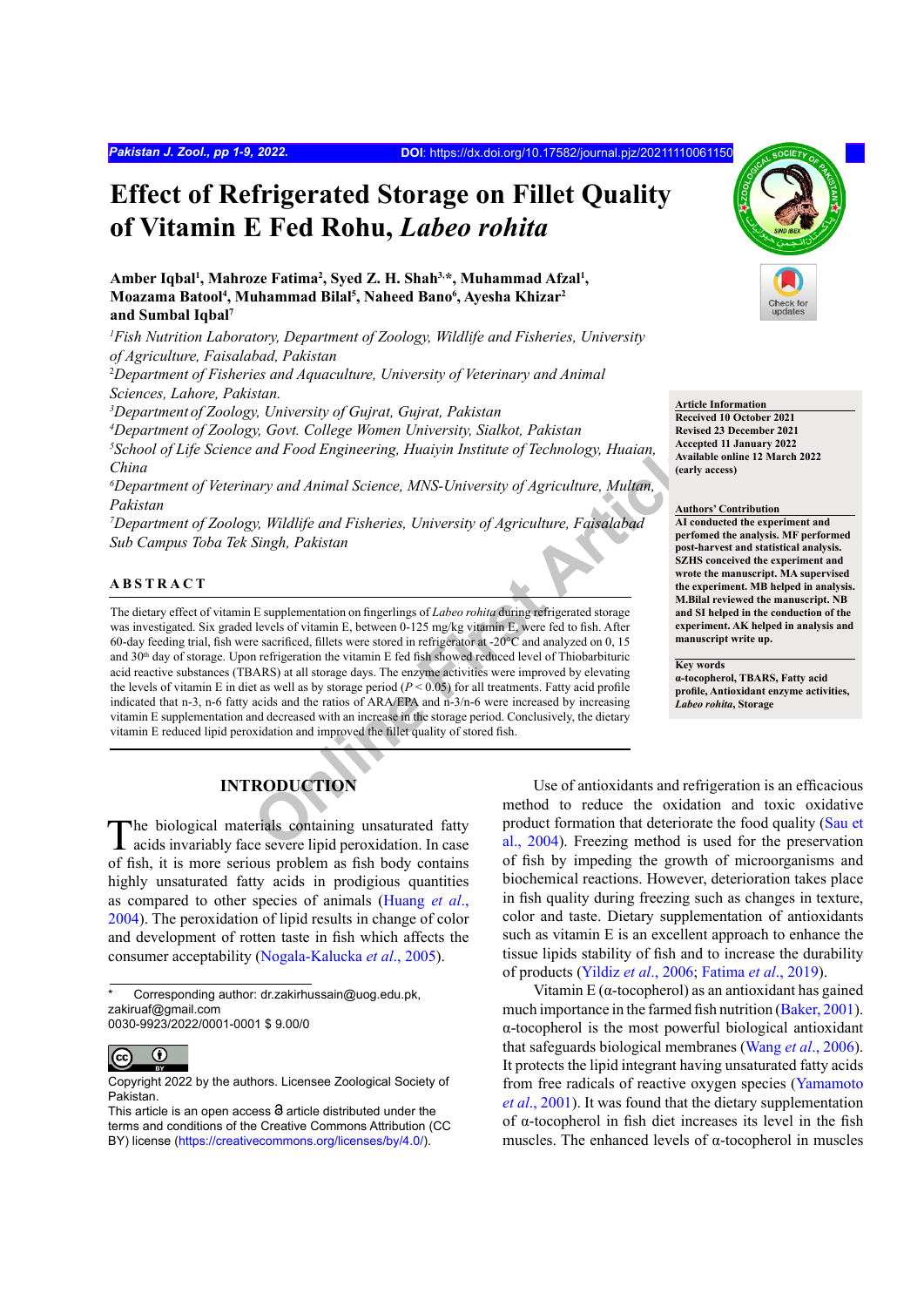restrain the lipid peroxidation of frozen storage fish products in numerous species of fish like Atlantic halibut and turbot (Ruff *et al*[., 2002](#page-8-4)).

The supplementation of supra nutritional quantities of α-tocopheryl acetate to fish diet, can enhance the quality of whole-body fish (Ruff *et al*[., 2002](#page-8-4)). Alpha tocopherol in tissues captures the free radicals that initiate and aggravate the process of lipid peroxidation, and hence protect against its worse effects [\(Yildiz](#page-8-1) *et al*., 2006). [Shiau and Hzu \(2002\)](#page-8-5) also reported the reduced postmortem lipid peroxidation in *Oreochromis niloticus* x *O. aureus* (hybrid tilapia) fed with α-tocopherol. Furthermore, supplementation of α tocopherol in the feed of rohu significantly enhanced the level of polyunsaturated fatty acids while decreased the saturated fatty acids (SFA) and monounsaturated fatty acids in the study of Fatima *et al*. (2019). However, Zakipur *et al*[. \(2012\)](#page-8-6) contemplated in his study that variant concentrations of vitamin E supplementation in *Oncorhynchus mykiss* does not affect the muscle fatty acid profile during refrigerated storage. They also observed that the fatty acid profile is only affected by dietary fatty acid level.

Fogaca *et al*[. \(2009\)](#page-6-2) in their studies on tilapia determined that thiobarbituric acid reactive substances (TBARS) values have a linear relationship with α-tocopherol level in fish muscles upon refrigerated storage. By increasing the α-tocopherol levels in the diet decreases the TBARS value. The treatment containing higher degree of vitamin E (200 mg/kg diet) has conspicuously lower levels of TBARS value. Zhang *et al*. (2007) found in their study on *Sparus macrocephalus* during refrigerated storage that TBARS value are significantly reduce in response to increased dietary α-tocopherol level. The lower values of TBARS were found in the fish containing higher values of α tocopherol in the diet (i.e. 1069 mg/kg).

This research was undertaken to inspect the antioxidant impacts of vitamin E by supplementing it through diet on TBARS, antioxidant enzyme activity, proximate and fatty acid composition, of fish fillet during refrigeration.

### **MATERIALS AND METHODS**

This experiment was conducted in Fish Nutrition Laboratory, Department of Zoology, Wildlife and Fisheries, University of Agriculture, Faisalabad, Pakistan, after the ethical approval by the review committee of the university.

#### *Fish and experimental conditions*

After acquiring the *Labeo rohita* from Government Fish Hatchery, Faisalabad, they were permitted to be acclimatize for a period of two weeks to experimental conditions. Before the start of the experimental trial, the fish fingerlings were given prophylactic dip containing NaCl solution (5g/L) [\(Rowland and Ingram, 1991](#page-8-8)). For experiment trial, 15 fingerlings were stocked in each tank and triplicate tanks were allotted for each experimental diet. Fish were given respective diet up to apparent satiation, twice a day. Dissolved oxygen in water media was monitored by using digital meter (HANNA, model HI 9147). Similarly, water temperature and pH were estimated by using AMPROBE pH meter (model WT-80). During experimental period aeration was rendered to tanks through capillary system. The feeding experiment lasted for 60 days.

### *Formulation of experimental diet*

ids (SFA) and monounsaturated<br>
order of Fatima *et al.* (2019). However,<br>
formulation of experimental diet<br>
order themsele f[in](#page-8-7)ity and<br>
of vitamin E supplementation in<br>
market and examined ehemically<br>
disc so to affect the The feed ingredients were procured from nearby market and examined chemically ([AOAC, 1995\)](#page-6-3). The feed ingredients were ground and sieved to required particle size and mixed with α-tocopherol acetate as vitamin E at the level of 0, 25, 50, 75, 100 and 125 mg/kg diet, to formulate six experimental diets namely  $D_1$ ,  $D_2$ ,  $D_3$ ,  $D_4$ ,  $D<sub>5</sub>$  and  $D<sub>6</sub>$ . The α-tocopherol acetate was mixed in feed after mixing in fish oil. The experimental ingredients were mixed electrically, water was added to make dough, which was extruded further to make pellets. The finished pellets were dried and stored at -20ºC. The composition of experimental diets has already been described in a previous article (Zulfiqar *et al*., 2022), while [Table I](#page-2-0) shows its fatty acid profile.

#### *Fish harvesting and storage for analyses*

At the termination of feeding trial, fish were harvested from each replicate, euthanized by MS 222 and sacrificed. Fish were dissected and fillets were collected and stored at -20°C for further analysis. Fillets were analyzed for TBARS, antioxidant enzyme (SOD, CAT, GPX) activities and fatty acid profile at day 0, 15 and 30 of storage.

### *Analysis of fatty acid profile and α-tocopherol contents*

Using soxtec system, fat from the samples was extracted by petroleum ether. By adopting the method reported by Lee *et al*[. \(2003\)](#page-7-2), the α-tocopherol contents of experimental diets were examined on HPLC. The fatty acid profile was examined from extracted fat from fish muscles and diet samples. For the examination of fatty acid profile in diet and muscles International Union of Pure and Applied Chemistry [\(IUPAC, 1987](#page-7-3)) standard method was followed. Fatty acid methyl esters (FAME) were used for the determination of fatty acid profile. Methanol was used to prepare FAMEs. A sample of 200 to 300 mg of fat was taken in flask and refluxed with 0.5 N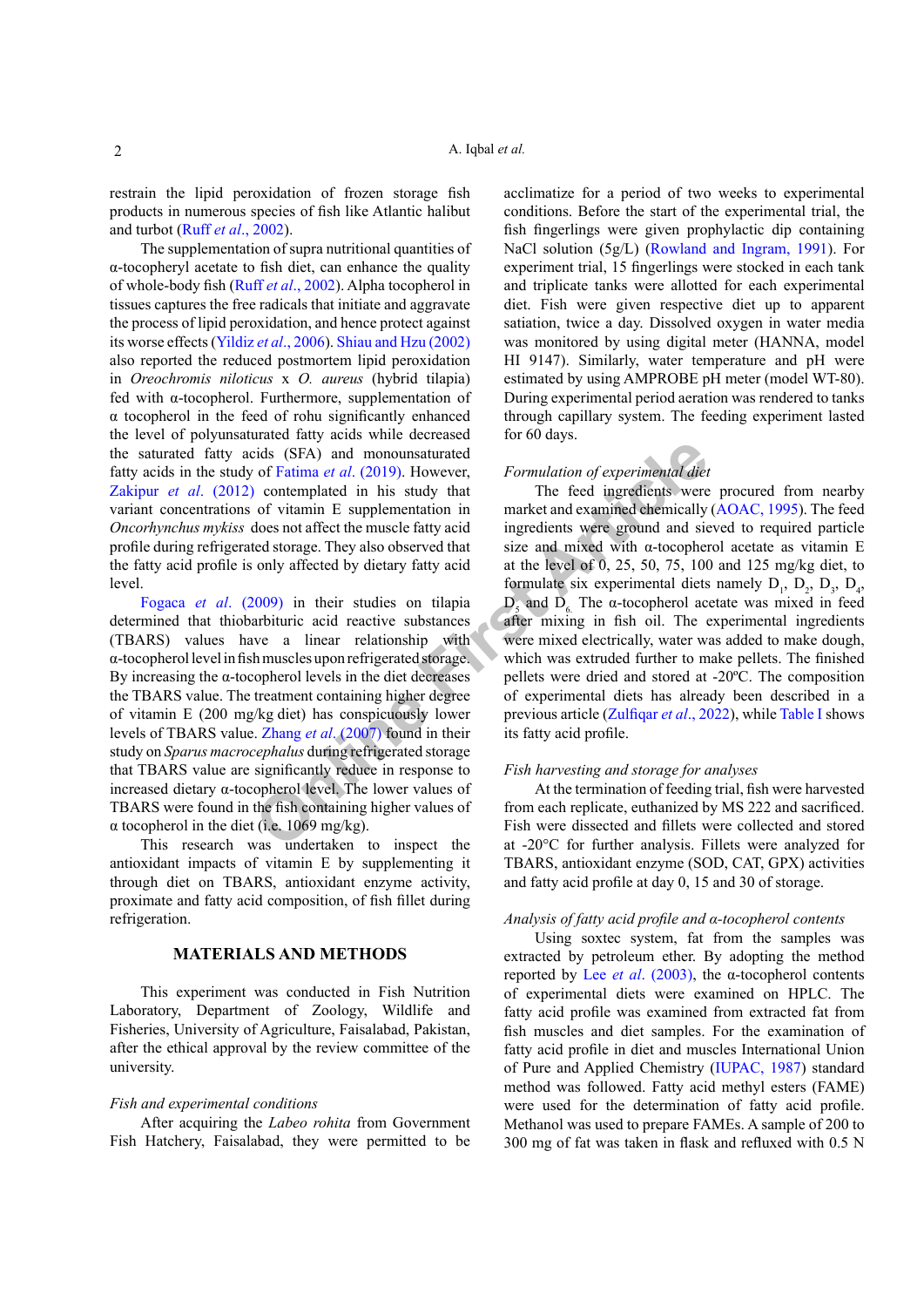KOH solution for 3-5 min. When the solution was hot, 15 ml of ammonium-chloride-methanol- $H_2SO_4$  mixture was added and reflux for 15 min. Swirled to mix and refluxed for 3 min. Cooled and added light petroleum ether and shake. Then the ether layer was separated and evaporated the ether under vacuum or nitrogen. The residues were diluted in petroleum ether (3-10 ml) to evaluate the fatty acid profile by gas chromatography. Gas chromatography (GC) (SHIMADZU, model GC-17A FID) was used to analyze FAMEs.

<span id="page-2-0"></span>**Table I. Fatty acid (percent of total fatty acid detected) profile of experimental diets.**

| <b>Fatty acid</b>     | $\mathbf{D}_{1}$ | $\mathbf{D}_2$ | $D_3$ | $D_4$ | $\mathbf{D}_5$ | $D_6$ | After weighing the muscle s                                            |
|-----------------------|------------------|----------------|-------|-------|----------------|-------|------------------------------------------------------------------------|
| $14:0 n-0$            | 4.53             | 4.75           | 4.41  | 4.37  | 4.68           | 4.20  | (pH 7.4) was added 3 times more                                        |
| $16:0 n-0$            | 11.06            | 11.34          | 11.28 | 10.98 | 11.21          | 11.13 | i.e. 1:3. After homogenization                                         |
| $18:0 n-0$            | 2.59             | 2.64           | 2.81  | 2.69  | 2.44           | 2.40  | through muslin cloth to remove th<br>liquid was filtered using Whatmar |
| $16:1 n-7$            | 10.80            | 11.60          | 10.96 | 11.67 | 10.22          | 12.09 | being centrifuged for 15 min in                                        |
| $18:1 n-7$            | 9.43             | 8.95           | 11.24 | 9.86  | 9.42           | 7.26  | machine at 10,000 rotations p                                          |
| $18:1 n-9$            | 17.38            | 17.22          | 15.78 | 16.32 | 16.94          | 16.83 | analysis, the supernatants were so                                     |
| $18:2 n-6$            | 2.89             | 3.11           | 2.94  | 3.07  | 3.15           | 3.40  | isolation steps were carried out at                                    |
| $20:4 n-6$            | 1.17             | 1.20           | 1.27  | 1.23  | 1.19           | 1.31  | By following the Giannop<br>method, the activity of superox            |
| $18:3 n-3$            | 5.01             | 4.99           | 5.19  | 4.95  | 5.00           | 4.94  | muscles of fish was measured by                                        |
| $20:5$ n-3            | 13.14            | 13.78          | 14.09 | 13.44 | 13.87          | 14.33 | to restrain the nitroblue tetrazo                                      |
| $22:5 n-3$            | 15.89            | 14.78          | 13.69 | 15.04 | 15.36          | 15.34 | superoxide. By adopting Chan                                           |
| $22:6$ n-3            | 6.11             | 5.64           | 6.34  | 6.38  | 6.52           | 6.77  | method, the activity of catalase                                       |
| Total                 | 100              | 100            | 100   | 100<  | 100            | 100   | assessing its ability to decomp                                        |
| Saturated             | 18.18            | 18.73          | 18.50 | 18.04 | 18.33          | 17.73 | concentration at wavelength of<br>peroxidase was determined by         |
| Monounsatu-37.61      |                  | 37.77          | 37.98 | 37.85 | 36.58          | 36.18 | to lower the hydrogen peroxide                                         |
| rated                 |                  |                |       |       |                |       | wavelength (Civello et al., 1995)                                      |
| $n-3$                 | 40.15            | 39.19          | 39.31 | 39.81 | 40.75          | 41.38 |                                                                        |
| $n-6$                 | 4.06             | 4.31           | 4.21  | 4.30  | 4.34           | 4.71  | Statistical analysis                                                   |
| $n-9$                 | 17.38            | 17.22          | 15.78 | 16.32 | 16.94          | 16.83 | To statistically analyze dat                                           |
| <b>ARA/EPA</b>        | 0.089            | 0.087          | 0.090 | 0.091 | 0.086          | 0.091 | variance was executed using C<br>(Version 6.303, PMB320 Monte          |
| EPA/DHA               | 2.15             | 2.44           | 2.22  | 2.11  | 2.13           | 2.12  | Tuckey's significant difference t                                      |
| $n-3/n-6$             | 2.31             | 2.28           | 2.49  | 2.44  | 2.41           | 2.46  | comparison by considering the si                                       |
| Monoenes/<br>polyenes | 0.611            | 0.622          | 0.640 | 0.626 | 0.589          | 0.575 | (Steel <i>et al.</i> , 1996).                                          |

D, experimental diet.

#### *TBARS assay*

The quantification of thiobarbituric acid reactive substances (TBARS) in fish fillets was analyzed by following Gatta *et al*[. \(2000\)](#page-7-4). A solution containing 3 ml of 80 mM tris-maleate and KCl (11.5 g/L) pH 7.4, was homogenized with each sample (1 g) in a homogenizer. To induce lipid peroxidation, 1 ml ascorbic acid (2mM)

was included in the samples and incubated for 30 min at a temperature of 37°C. By including 5 ml of thiobarbituric acid (TBA) containing 0.05 M and 0.7 M HCl (5ml) and boiling the sample tubes for 25 min colorimetric reaction was obtained. Then, with the inclusion of 5 ml trichloroacetic acid (200 g/L) samples were refrigerated, centrifuged and TBA values were determined and expressed photometrically at 530 nm as l g malondialdehyde (MDA) equivalents mg muscle tissue. For calculating the amount of MDA in fish muscles, MDA standard solution was utilized to acquire a standard curve which was correlated with absorbance values.

#### *Enzyme extraction*

After weighing the muscle samples, phosphate buffer (pH 7.4) was added 3 times more than the samples weight i.e. 1:3. After homogenization, samples were passed through muslin cloth to remove the biomass. The resultant liquid was filtered using Whatman filter paper no. 1 before being centrifuged for 15 min in a refrigerated centrifugal machine at 10,000 rotations per minute. For further analysis, the supernatants were separated. All the enzyme isolation steps were carried out at 4°C.

By following the [Giannopolitis and Ries \(1997\)](#page-7-5) method, the activity of superoxide dismutase (SOD) in muscles of fish was measured by assessing its propensity to restrain the nitroblue tetrazole (NBT) reduction by superoxide. By adopting [Chance and Maehly \(1955\)](#page-6-4) method, the activity of catalase (CAT) was evaluated by assessing its ability to decompose hydrogen peroxide concentration at wavelength of 240 nm. The activity of peroxidase was determined by measuring its capability to lower the hydrogen peroxide concentration at 470 nm wavelength (Civello *et al*., 1995).

### *Statistical analysis*

To statistically analyze data, two-way analysis of variance was executed using CoStat computer package (Version 6.303, PMB320 Monterey, CA, 93940 USA). Tuckey's significant difference test was used for means comparison by considering the significant level of  $p<0.05$ (Steel *et al*[., 1996\)](#page-8-9).

#### **RESULTS**

The results revealed that the values of TBARS were decreased with the increasing  $\alpha$ -tocopherol level in diet. By expanding the storage time from 0 to 30 days, the TBARS values were increased in a striking pattern. The interaction of α-tocopherol and storage time was found significant for TBARS values in all the treatments. The lowest value of TBARS in the present study was determined in the  $D<sub>6</sub>$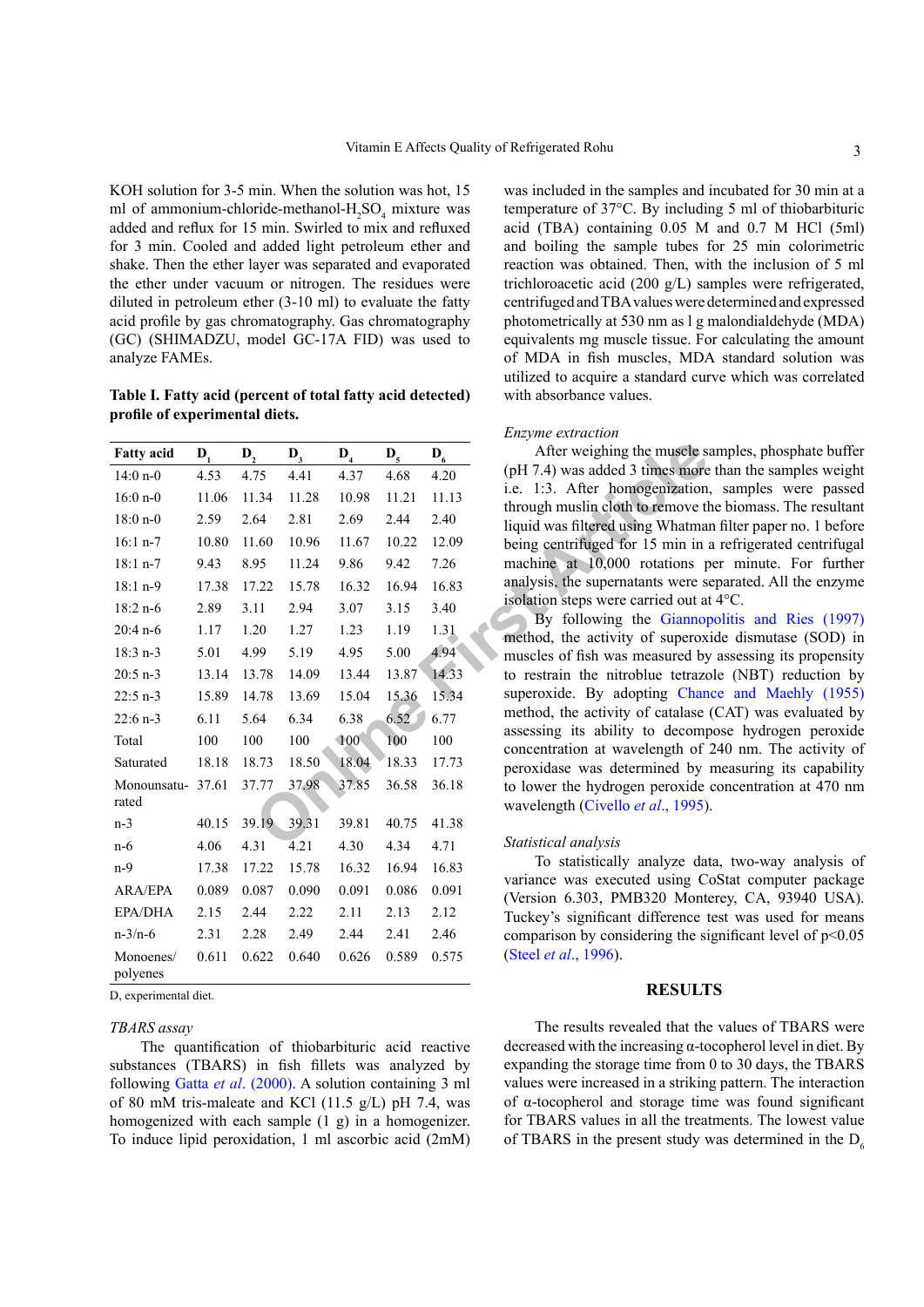treatment which had maximum level of vitamin E (125mg/ kg diet) at 0 day of storage than all the other treatments [\(Table II](#page-3-0)).

The results for antioxidant enzyme activities evinced that by increasing the vitamin E level and the storage duration, the activities of CAT, peroxidase and SOD were found to be increased significantly in all the treatments accordingly ([Table III](#page-3-1)). The interaction of α-tocopherol and storage time was found significant for all enzyme's activities in all the treatments. The maximum activity of all the enzymes under present study was observed in treatment containing 125 mg/kg vitamin E in diet  $(D_6)$ with 30 days of storage time. The minimum values for all enzyme activities were observed in control group  $(D_1)$ .

<span id="page-3-0"></span>**Table II. Effect of refrigerated storage on fillets thiobarbituric acid reactive substances (TBARS; mg/g) of vitamin E fed** *L. rohita.*

| <b>Diet</b>     | Storage (days)    |                   |                   |                   |  |  |  |  |  |  |  |  |  |  |
|-----------------|-------------------|-------------------|-------------------|-------------------|--|--|--|--|--|--|--|--|--|--|
|                 | 0                 | 15                | 30                | Mean              |  |  |  |  |  |  |  |  |  |  |
| $D_1$           | 2.29              | 3.56              | 5.04              | 3.63 <sup>a</sup> |  |  |  |  |  |  |  |  |  |  |
| $D_2$           | 2.45              | 3.71              | 5.15              | 3.77 <sup>b</sup> |  |  |  |  |  |  |  |  |  |  |
| $D_{3}$         | 2.61              | 3.85              | 5.23              | 3.90°             |  |  |  |  |  |  |  |  |  |  |
| $D_4$           | 2.71              | 3.94              | 5.3               | $3.98^{d}$        |  |  |  |  |  |  |  |  |  |  |
| $D_{\varsigma}$ | 2.79              | 4.03              | 5.45              | 4.09 <sup>e</sup> |  |  |  |  |  |  |  |  |  |  |
| $D_6$           | 2.83              | 4.17              | 5.53              | 4.18 <sup>f</sup> |  |  |  |  |  |  |  |  |  |  |
| Mean            | 2.61 <sup>c</sup> | 3.88 <sup>B</sup> | 5.28 <sup>A</sup> |                   |  |  |  |  |  |  |  |  |  |  |

Data are mean of three replicates. Means within columns having different superscripts  $(a, b)$  are significantly different at  $p \le 0.05$ . Means within rows having different superscripts  $(A, B)$  are significantly different at  $p<0.05$ 

Effect of  $\alpha$ -tocopherol supplementation to fish through diet on fatty acid profile of muscle is shown in [Table IV.](#page-4-0) The fish fillets fatty acid composition comprised of myristic acid (14:0 n-0), palmitic acid (16:0 n-0), stearic acid (18:0 n-0), palmitoleic acid (16:1 n-7), vaccenic acid (18:1 n-7), oleic acid (18:1 n-9), linoleic acid (18:2 n-6), arachidonic acid (20:4 n-6), linolenic acid (18:3 n-3), eicosa pentaenoic acid (20:5 n-3), decosa pentanoic acid (22:5 n-3), decosa hexanoic acid (22:6 n-3), saturated fatty acids, monounsaturated fatty acid, n-3, n-6, n-9 fatty acids and the ratios of monoenes/polyenes, ARA/EPA, EPA/DHA, n-3/n-6 fatty acids. The fish fillets fatty acids composition was not affected due to the supplementation of vitamin E. The results of present study manifested some variance in the different fatty acids proportions during refrigerated storage against different dietary α-tocopherol levels. By increasing supplemental level of α-tocopherol, the levels of 14:0 n-0, 16:0 n-0, 18:0 n-0, saturated fatty acids, 16:1 n-7, 18:1 n-7, 18:1 n-9, monounsaturated fatty

acids, n-9, and the ratios of monoenes/ polyenes were decreased while with increase in the storage time from 0 to 30 days, the levels of these fatty acids were increased. The 18:2 n-6, 20:4 n-6, 18:3 n-3, 20:5 n-3, 22:5 n-3, 22:6 n-3, n-3, n-6 fatty acids and the ratios of ARA/EPA and n-3/n-6 were observed to be increased by incrementing the supplementation of  $α$ -tocopherol and decreased by expanding the storage time in all the treatments. The EPA/DHA ratios showed no effect against increasing storage time in all the treatments, but the level declined by increasing dietary α-tocopherol. The interaction of vitamin E and storage time was found to be significant in all the groups of fatty acids in all the treatments.

<span id="page-3-1"></span>**Table III. Effect of refrigerated storage on fillets antioxidant enzyme activities of vitamin E fed** *L. rohita.*

|                   |                   | refrigerated storage on fillets<br>active substances (TBARS; mg/g)         |                  |                | Table III. Effect of refrigerated storage on fillets<br>antioxidant enzyme activities of vitamin E fed L. rohita. |                              |                          |                      |  |  |  |  |  |
|-------------------|-------------------|----------------------------------------------------------------------------|------------------|----------------|-------------------------------------------------------------------------------------------------------------------|------------------------------|--------------------------|----------------------|--|--|--|--|--|
| hita.             |                   |                                                                            |                  | <b>Diet</b>    |                                                                                                                   | Storage (days)               |                          |                      |  |  |  |  |  |
|                   |                   |                                                                            |                  |                | $\overline{0}$                                                                                                    | 15                           | 30                       | Mean                 |  |  |  |  |  |
|                   | Storage (days)    |                                                                            | $SOD^{\dagger}$  | D1             | 2.29                                                                                                              | 3.56                         | 5.04                     | $3.63$ <sup>f</sup>  |  |  |  |  |  |
| 15                | 30                | Mean                                                                       |                  | D2             | 2.45                                                                                                              | 3.71                         | 5.15                     | 3.77 <sup>e</sup>    |  |  |  |  |  |
| 3.56              | 5.04              | $3.63^{a}$                                                                 |                  | D <sub>3</sub> | 2.61                                                                                                              | 3.85                         | 5.23                     | 3.90 <sup>d</sup>    |  |  |  |  |  |
| 3.71              | 5.15              | 3.77 <sup>b</sup>                                                          |                  | D <sub>4</sub> | 2.71                                                                                                              | 3.94                         | 5.3                      | 3.98 <sup>c</sup>    |  |  |  |  |  |
| 3.85              | 5.23              | 3.90 <sup>c</sup>                                                          |                  | D <sub>5</sub> | 2.79                                                                                                              | 4.03                         | 5.45                     | 4.09 <sup>b</sup>    |  |  |  |  |  |
| 3.94              | 5.3               | $3.98^{d}$                                                                 |                  | D <sub>6</sub> | 2.83                                                                                                              | 4.17                         | 5.53                     | $4.18^{a}$           |  |  |  |  |  |
| 4.03              | 5.45              | 4.09 <sup>e</sup>                                                          |                  | Mean           | 2.61 <sup>c</sup>                                                                                                 | 3.88 <sup>B</sup>            | 5.28 <sup>A</sup>        |                      |  |  |  |  |  |
| 4.17              | 5.53              | 4.18 <sup>f</sup>                                                          |                  |                |                                                                                                                   |                              |                          |                      |  |  |  |  |  |
| 3.88 <sup>B</sup> | 5.28 <sup>A</sup> | ates. Means within columns having different                                | $CAT^{\ddagger}$ | D1             | 22.99                                                                                                             | 35.29                        | 41.18                    | $33.15$ <sup>f</sup> |  |  |  |  |  |
|                   |                   | antly different at p<0.05. Means within rows                               |                  | D2             | 25.63                                                                                                             | 36.54                        | 42.16                    | 34.78 <sup>e</sup>   |  |  |  |  |  |
|                   |                   | $(A, B)$ are significantly different at $p<0.05$                           |                  | D <sub>3</sub> | 29.03                                                                                                             | 37.59                        | 42.71                    | $36.44$ <sup>d</sup> |  |  |  |  |  |
|                   |                   | opherol supplementation to fish                                            |                  | D <sub>4</sub> | 30.57                                                                                                             | 38.13                        | 42.78                    | $37.16^{\circ}$      |  |  |  |  |  |
|                   |                   | acid profile of muscle is shown in                                         |                  | D <sub>5</sub> | 32.31                                                                                                             | 38.53                        | 43.37                    | 38.07 <sup>b</sup>   |  |  |  |  |  |
|                   |                   | s fatty acid composition comprised                                         |                  | D <sub>6</sub> | 33.43                                                                                                             | 38.86                        | 43.45                    | $38.58^{a}$          |  |  |  |  |  |
|                   |                   | $-0$ ), palmitic acid (16:0 n $-0$ ), stearic                              |                  | Mean           | 28.99 <sup>c</sup>                                                                                                | 37.49 <sup>B</sup>           | 42.61 <sup>A</sup>       |                      |  |  |  |  |  |
|                   |                   | oleic acid (16:1 n-7), vaccenic acid                                       |                  |                |                                                                                                                   |                              |                          |                      |  |  |  |  |  |
|                   |                   | 18:1 n-9), linoleic acid (18:2 n-6),                                       | $GPX^s$          | D1             | $66.75$ <sup>e</sup>                                                                                              | 73.85 <sup>fB</sup>          | 91.84 <sup>fA</sup>      | $77.48$ <sup>f</sup> |  |  |  |  |  |
|                   |                   | 4 n-6), linolenic acid (18:3 n-3),<br>$(20:5 n-3)$ , decosa pentanoic acid |                  | D2             | $67.46^{\circ}$ C                                                                                                 | $75.55^{e B}$                | $92.56^{\text{eA}}$      | 78.52 <sup>e</sup>   |  |  |  |  |  |
|                   |                   | xanoic acid (22:6 n-3), saturated                                          |                  | D <sub>3</sub> | $68.02^{\rm d}$ C                                                                                                 | $77.80$ <sup>d B</sup>       | $92.80^{d}$ <sup>A</sup> | 79.54 <sup>d</sup>   |  |  |  |  |  |
|                   |                   | urated fatty acid, n-3, n-6, n-9 fatty                                     |                  | D <sub>4</sub> | 68.14cc                                                                                                           | $80.33^{\circ}$ <sup>В</sup> | 92.42cA                  | 80.30c               |  |  |  |  |  |
|                   |                   | of monoenes/polyenes, ARA/EPA,                                             |                  | D <sub>5</sub> | $68.60$ <sup>b C</sup>                                                                                            | 82.52 <sup>b B</sup>         | 93.47 <sup>b A</sup>     | 81.53 <sup>b</sup>   |  |  |  |  |  |
|                   |                   | ty acids. The fish fillets fatty acids                                     |                  | D <sub>6</sub> | $69.15^{aC}$                                                                                                      | 84.44 <sup>aB</sup>          | 93.53ªA                  | 82.37a               |  |  |  |  |  |
|                   |                   | ffected due to the supplementation                                         |                  |                |                                                                                                                   |                              |                          |                      |  |  |  |  |  |
|                   |                   | ts of present study manifested some                                        |                  |                | 68.02 <sup>c</sup>                                                                                                | 79.08B                       | 92.77 <sup>A</sup>       |                      |  |  |  |  |  |

† SOD= Superoxide dismutase (U/mg protein); ‡ CAT= Catalase (U/mg protein); <sup>§</sup>GPX= Glutathione peroxidase (mU/mg protein); Data are mean of three replicates; Means within columns having different superscripts (a, b) are significantly different at  $p<0.05$ ; Means within rows having different superscripts  $(A, B)$  are significantly different at  $p \le 0.05$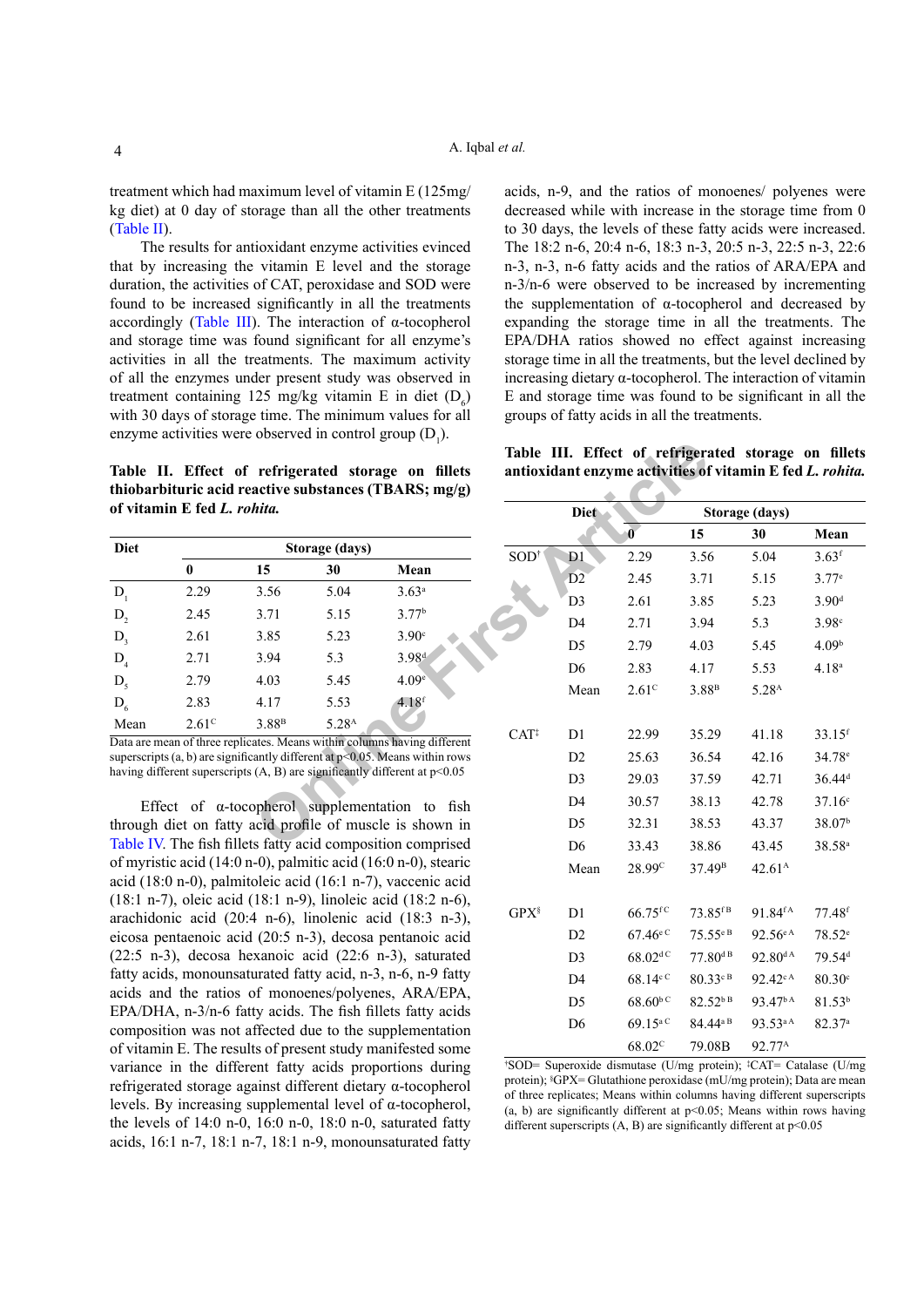|                                                                                                                                                                                                                               | polyenes<br>Monoenes/                                                                                               | $n-3/n-6$                                                             | <b>EPA/DHA</b>                         | ARA/EPA                                                                                      | n-9 FA                                             | <b>n-6 FA</b>                                                  | n-3 FA                                                                        | MUFA                                                                             | SFA                                                                                                                         | 22:6 n-3                              | 22:5 n-3                                                                                           | 20:5 n-3                                                                                                     | $18:3 n-3$                      | 20:4 n-6              | $18.2 n-6$              | $6 - 1.81$                                     | $1.8:1 n-7$                         | $16:1 n-7$                                        | $0 - u 0.81$                            | $0 - u$ 0:91                                                           | $14:0 n-0$              |                         |            |
|-------------------------------------------------------------------------------------------------------------------------------------------------------------------------------------------------------------------------------|---------------------------------------------------------------------------------------------------------------------|-----------------------------------------------------------------------|----------------------------------------|----------------------------------------------------------------------------------------------|----------------------------------------------------|----------------------------------------------------------------|-------------------------------------------------------------------------------|----------------------------------------------------------------------------------|-----------------------------------------------------------------------------------------------------------------------------|---------------------------------------|----------------------------------------------------------------------------------------------------|--------------------------------------------------------------------------------------------------------------|---------------------------------|-----------------------|-------------------------|------------------------------------------------|-------------------------------------|---------------------------------------------------|-----------------------------------------|------------------------------------------------------------------------|-------------------------|-------------------------|------------|
|                                                                                                                                                                                                                               | $0.828$ <sup>a</sup> C                                                                                              | 1.69 <sup>4A</sup>                                                    | $3.85^{aA}$                            | $0.084$ c $\lambda$                                                                          | $19.84$ <sup>ac</sup>                              | N<br>.86 <sup>d</sup>                                          | 33.45 <sup>4</sup>                                                            | 46.51 <sup>a</sup> c                                                             | 17.19 <sup>ac</sup>                                                                                                         | $3.59$ <sup>b.A</sup>                 | 11.98 <sup>bA</sup>                                                                                | 13.80 <sup>°</sup>                                                                                           | 4.09 <sup>c</sup>               | 1.16 <sup>c</sup>     | 1.70 <sup>e</sup>       | $19.84$ <sup>ac</sup>                          | $12.25\text{m}$                     | $14.42$ <sup>a</sup> C                            | $4.08$ <sup>a</sup> C                   | $7.61$ aC                                                              | 5.51 <sup>ac</sup>      | Þ.                      |            |
|                                                                                                                                                                                                                               | $0.397$ <sup>bc</sup>                                                                                               | $4.23^\circ\wedge$                                                    | $2.65^{\rm b \, A}$                    | $0.185^{bA}$                                                                                 | 12.45 <sup>pc</sup>                                | $7.81$ <sup>cA</sup>                                           | 52.69 <sup>oA</sup>                                                           | 28.98 <sup>bC</sup>                                                              | 10.54 <sup>pc</sup>                                                                                                         | $7.15^{a\text{A}}$                    | $18.35^{aA}$                                                                                       | 18.94 <sup>bd</sup>                                                                                          | $8.26^{b \text{ A}}$            | $3.50^{b \text{ A}}$  | 4.31 <sup>d</sup>       | 12.45 <sup>6</sup>                             | $8.81^{bc}$                         | $7.72^{bc}$                                       | $1.78^{\circ}$ c                        | 5.56 <sup>c</sup>                                                      | $3.20^{bc}$             | $\mathbf{D}_i$          |            |
|                                                                                                                                                                                                                               | 0.398 <sup>c</sup>                                                                                                  | 4.15 <sup>c</sup>                                                     | $2.64^{bA}$                            | $0.184^{aA}$                                                                                 | $12.67$ <sup>bc</sup>                              | $7.89^{b \text{A}}$                                            | 52.55 <sup>6A</sup>                                                           | 29.12 <sup>c</sup>                                                               | $10.46$ °C                                                                                                                  | $7.12^{aA}$                           | 18.22 <sup>at</sup>                                                                                | 18.79 <sup>bA</sup>                                                                                          | $8.43$ <sup>a</sup> A           | 3.46 <sup>a</sup>     | $4.43^{\circ\text{A}}$  | 12.67 <sup>bc</sup>                            | $8.75^{bc}$                         | $7.70^{\circ}$ c                                  | 1.77                                    | $5.41^{\circ}$                                                         | $3.28^{\circ}$ c        | $\blacksquare$          | 0          |
|                                                                                                                                                                                                                               | 0.398 <sup>dc</sup>                                                                                                 | $4.18^{bA}$                                                           | $2.63^{bA}$                            | $0.187$ <sup>a A</sup>                                                                       | 12.60bc                                            | $7.92$ <sup>aA</sup>                                           | 52.60 <sup>abA</sup>                                                          | 29.07 <sup>dc</sup>                                                              | $10.43^{\circ}$ c                                                                                                           | $7.14^{aA}$                           | $18.24$ <sup>a A</sup>                                                                             | $18.81^{\text{lab}}$                                                                                         | 8.41 <sup>a</sup>               | $3.52^{aA}$           | 4.40 <sup>b</sup>       | 12.60bc                                        | $8.74^{\circ}$ c                    | $7.74$ <sup>d</sup>                               | $1.83$ <sup>bc</sup>                    | $5.37$ <sup>cC</sup>                                                   | $3.24$ <sup>cC</sup>    | $\mathbf{D}_4$          | <b>Gay</b> |
|                                                                                                                                                                                                                               | 0.398 <sup>dc</sup>                                                                                                 | $4.18^{b \text{A}}$                                                   | $2.66^{bA}$                            | $0.185$ <sup>a</sup> A                                                                       | 12.58bc                                            | $7.86^{aA}$                                                    | $52.59$ <sup>abA</sup>                                                        | 29.04 <sup>dc</sup>                                                              | $10.52^{\circ}$ c                                                                                                           | $7.10^{aA}$                           | 18.21 <sup>a</sup>                                                                                 | $18.86^{\text{abA}}$                                                                                         | 8.43 <sup>a</sup>               | 3.50 <sup>a</sup>     | $4.37^{bA}$             | $12.58$ bec                                    | $8.77^{bc}$                         | 7.70 <sup>d</sup>                                 | 1.81 <sup>b</sup>                       | $5.36^{\circ}$                                                         | $3.35$ <sup>cC</sup>    | D°                      |            |
|                                                                                                                                                                                                                               | 0.396 <sup>ec</sup>                                                                                                 | $4.20^{\mathrm{a}}$ A                                                 | $2.65^{b \text{A}}$                    | 0.188 <sup>and</sup>                                                                         | $12.53$ c                                          | $7.88^{\mathrm{a}}$ A                                          | 52.68 <sup>ad</sup>                                                           | 28.97 <sup>ec</sup>                                                              | $10.48^{\circ\circ}$                                                                                                        | $7.15^{aA}$                           | 18.25 <sup>3A</sup>                                                                                | 18.91 <sup>ar</sup>                                                                                          | $8.37^{\mathrm{a}}$ A           | 3.55 <sup>a</sup>     | $4.33^{aA}$             | $12.53$ c                                      | $8.69$ <sup>b</sup>                 | $7.75$ <sup>d</sup> c                             | $1.73$ <sup>bc</sup>                    | $5.43^{\circ}$ c                                                       | $3.33^{\circ}$ c        | $\mathbf{p}_\mathbf{c}$ |            |
|                                                                                                                                                                                                                               | $0.997$ <sup>aB</sup>                                                                                               | $1.32^{\text{dB}}$                                                    | 4.55 <sup>aA</sup>                     | $0.088e^{B}$                                                                                 | $20.21^{a}B$                                       | $2.45$ <sup>dB</sup>                                           | 26.77 <sup>dB</sup>                                                           | $49.26^{aB}$                                                                     | $21.52^{aB}$                                                                                                                | $2.49^{bB}$                           | $9.19^{bB}$                                                                                        | $11.30^{6B}$                                                                                                 | $3.80^{\circ}$ <sup>B</sup>     | $0.99e^{B}$           | 1.46e <sub>B</sub>      | $20.21$ <sup>aB</sup>                          | $12.80^{aB}$                        | 16.26 <sup>aB</sup>                               | $6.71^{aB}$                             | $8.11^{aB}$                                                            | $6.71^{\rm{aB}}$        | ್                       |            |
|                                                                                                                                                                                                                               | $0.427^{bB}$                                                                                                        | $3.76^{eB}$                                                           | $2.51^{bA}$                            | $0.178^{bB}$                                                                                 | $13.43^{bB}$                                       | $7.25^{\circ B}$                                               | 50.50 <sup>cB</sup>                                                           | $30.37^{bB}$                                                                     | $11.89^{bb}$                                                                                                                | $7.00^{aB}$                           | $17.90^{aB}$                                                                                       | 17.57 <sup>bB</sup>                                                                                          | $8.03^{bB}$                     | $3.12_{\text{b}}$     | $4.13^{dB}$             | $13.43^{bB}$                                   | $8.90^{bB}$                         | $8.05^{bB}$                                       | $2.08^{bB}$                             | $5.95^{bB}$                                                            | $3.87^{bB}$             | $\mathbf{D}_2$          |            |
|                                                                                                                                                                                                                               | 0.428 <sup>6B</sup>                                                                                                 | $3.78^{\circ B}$                                                      | $2.55^{bA}$                            | $0.180^{aB}$                                                                                 | 13.38 <sup>bB</sup>                                | $7.36^{bB}$                                                    | 50.58 <sup>bB</sup>                                                           | 30.50 <sup>cB</sup>                                                              | $11.56e$ <sup>B</sup>                                                                                                       | 6.97 <sup>aB</sup>                    | $17.78^{a B}$                                                                                      | $17.74^{bB}$                                                                                                 | $8.10^{aB}$                     | $3.20^{aB}$           | $4.16^{c}$ <sup>B</sup> | 13.38 <sup>bB</sup>                            | $8.92^{bB}$                         | $8.21^{\circ}$ B                                  | $2.13^{bB}$                             | $5.61$ <sup>cB</sup>                                                   | $3.83^{\circ B}$        | P,                      |            |
|                                                                                                                                                                                                                               | $0.424$ <sup>dB</sup>                                                                                               | $3.81^{bB}$                                                           | $2.54^{bA}$                            | $0.181$ <sup>aB</sup>                                                                        | $13.34^{bcB}$                                      | $7.44^{aB}$                                                    | 50.76 <sup>abB</sup>                                                          | $30.32^{dB}$                                                                     | 11.49e <sup>B</sup>                                                                                                         | $6.99^{\rm a\,B}$                     | $17.82^{a}$ <sup>B</sup>                                                                           | $17.76^{\rm abs}$                                                                                            | $8.20^{aB}$                     | $3.21^{aB}$           | $4.23^{bB}$             | $13.34$ <sup>bcB</sup>                         | $8.94^{b}$ <sup>B</sup>             | $8.05^{dB}$                                       | $2.11^{bB}$                             | 5.60e <sup>B</sup>                                                     | 3.79e <sup>B</sup>      | $\mathbf{D}_4$          | 15 days    |
|                                                                                                                                                                                                                               | $0.424^{dB}$                                                                                                        | $3.78^{bB}$                                                           | $2.53^{bA}$                            | $0.178$ a B                                                                                  | $13.42^{b}$                                        | $7.38^{a}$ <sup>B</sup>                                        | 50.69abB                                                                      | $30.34$ <sup>dB</sup>                                                            | 11.60 <sup>e B</sup>                                                                                                        | $7.01^{\rm a\,B}$                     | $17.77$ <sup>aB</sup>                                                                              | $17.75$ <sup>abB</sup>                                                                                       | $8.17^{aB}$                     | $3.16^{aB}$           | $4.22^{bB}$             | $13.42$ <sub>bcB</sub>                         | $8.85^{bB}$                         | $8.08^{4B}$                                       | $2.20^{bB}$                             | $5.65^{\circ B}$                                                       | $3.75^{\circ B}$        | P,                      |            |
|                                                                                                                                                                                                                               | $0.424e^{B}$                                                                                                        | 3.79 <sup>a B</sup>                                                   | 2.55 <sup>h</sup>                      | $0.177^{aB}$                                                                                 | $13.38^{\rm eB}$                                   | $7.50^{aB}$                                                    | 50.67 <sup>aB</sup>                                                           | $30.32^{\circ B}$                                                                | $11.53^{\circ B}$                                                                                                           | $6.97$ <sup>aB</sup>                  | $17.78$ <sup>aB</sup>                                                                              | $17.76^{aB}$                                                                                                 | $8.17^{\rm a\,B}$               | $3.15^{aB}$           | $4.35^{aB}$             | 13.38c <sub>B</sub>                            | 8.91 <sup>bB</sup>                  | $8.04d$ <sup>B</sup>                              | $2.18^{bB}$                             | $5.55$ <sup>cB</sup>                                                   | $3.80^{e}$ <sup>B</sup> | ື                       |            |
|                                                                                                                                                                                                                               | 1.4.                                                                                                                | 0.5                                                                   | 5.8 <sub>6</sub>                       |                                                                                              |                                                    |                                                                |                                                                               | 54.                                                                              |                                                                                                                             |                                       |                                                                                                    |                                                                                                              | 1.21<br><b>I</b> <sup>c</sup> C | $0.73^{\circ}$        | $1.46^{\rm e\,B}$       | 22.                                            | $\overline{3}$                      | $\overline{81}$                                   | 61                                      |                                                                        | 9.6<br>$7^{\rm a \, A}$ | $\mathbf{p}$            |            |
|                                                                                                                                                                                                                               |                                                                                                                     | 96 <sup>4C</sup> 2.52°C 2.58°C 2.58 <sup>b</sup> C 2.59 <sup>bC</sup> |                                        |                                                                                              |                                                    | $2.19^{\text{dc}}$ 4.90° 6.06 <sup>bc</sup> 6.23 <sup>ac</sup> |                                                                               |                                                                                  |                                                                                                                             | $1.02^{bc}$ 5.70 <sup>a</sup> c       |                                                                                                    |                                                                                                              |                                 | $0.80$ <sup>b c</sup> | $4.10^{dB}$             |                                                | $56^{aA}$ 9.15 <sup>bA</sup>        |                                                   | $7^{a \wedge}$ 4.76 <sup>b</sup> A      | $11.42^{aA}$ 7.63 <sup>b</sup> A 7.07 <sup>cA</sup> 7.10 <sup>cA</sup> | $5.95^{bA}$ $5.65^{cA}$ | $\mathbf{D}_{2}$        |            |
|                                                                                                                                                                                                                               |                                                                                                                     |                                                                       |                                        |                                                                                              |                                                    |                                                                |                                                                               |                                                                                  |                                                                                                                             | $5.76^{\text{ac}}$ $5.72^{\text{ac}}$ |                                                                                                    |                                                                                                              | 6.97bc 7.25ac 7.27ac            | 1.90 <sup>a</sup>     | $4.16c$ <sup>B</sup>    |                                                |                                     |                                                   | $4.76^{b \text{A}}$ $4.69^{b \text{A}}$ |                                                                        |                         | $\mathbf{p}$            |            |
|                                                                                                                                                                                                                               |                                                                                                                     |                                                                       |                                        |                                                                                              |                                                    |                                                                |                                                                               |                                                                                  |                                                                                                                             |                                       |                                                                                                    |                                                                                                              |                                 | $1.95^{\circ}$        | $4.28^{bB}$             |                                                | $9.15^{bA}$ $9.13^{bA}$ $9.16^{bA}$ |                                                   |                                         |                                                                        | 5.63 <sup>cA</sup>      | $\mathbf{p}_4$          | 30 days    |
|                                                                                                                                                                                                                               |                                                                                                                     |                                                                       | 9ª^ 2.17b^ 2.15b^ 2.18b^ 2.17b^ 2.19b^ | $0.122^{cC}$ 0.065 <sup>bc</sup> 0.153 <sup>ac</sup> 0.157 <sup>ac</sup> 0.162 <sup>ac</sup> |                                                    | 6.33 <sup>a</sup>                                              |                                                                               | 22 <sup>aA</sup> 37.51bA 36.74cA 36.61 <sup>dA</sup> 36.53 <sup>dA</sup> 36.41cA | $30.26^{aA}$ 18.34 <sup>b</sup> 17.47 <sup>cA</sup> 17.42 <sup>cA</sup> 17.34 <sup>cA</sup> 17.41 <sup>c</sup> <sup>2</sup> | $5.74$ <sup>a</sup> C                 | 5.14 <sup>bC</sup> 14.23 <sup>aC</sup> 14.34 <sup>aC</sup> 14.32 <sup>aC</sup> 14.40 <sup>aC</sup> |                                                                                                              | $7.25$ <sup>a</sup> C           | $2.01$ <sup>a</sup> C | $4.32^{bB}$             | $37^{aA}$ 15.59b 15.39b 15.39b 15.39b 15.33c A |                                     | $30^{aA}$ 12.77ba 12.21ca 12.09da 12.01da 11.93da | $4.65^{bA}$                             | 7.10 <sup>c</sup>                                                      | 5.59 <sup>c A</sup>     | Ď,                      |            |
| Data are mean of three replicates. Means within columns having different superscripts (a, b) are significantly different at $p<0.05$ ; Means within rows having clumns having different superscripts (a, b) are significantly | 31 <sup>aA</sup> 0.628 <sup>bA</sup> 0.600 <sup>cA</sup> 0.596 <sup>dA</sup> 0.594 <sup>d</sup> 0.592 <sup>cA</sup> | 2.60 <sup>ac</sup>                                                    |                                        | $0.154$ <sup>ac</sup>                                                                        | $22.37^{aA}$ 15.59b 15.38b 15.39bc 15.36bc 15.33cA | $6.27$ <sup>a</sup> C                                          | $13.34^{4C}$ $39.25^{c}$ $39.74^{b}$ $39.75^{abc}$ $39.81^{abc}$ $39.92^{ac}$ |                                                                                  |                                                                                                                             | 5.70 <sup>a</sup>                     | 14.444c                                                                                            | 5.98°C 12.37 <sup>bC</sup> 12.40 <sup>bC</sup> 12.45 <sup>abC</sup> 12.42 <sup>abC</sup> 12.46 <sup>aC</sup> | $7.33$ <sup>a</sup> C           | $1.92$ <sup>a C</sup> | $4.35^{aB}$             |                                                | $9.15^{bA}$                         |                                                   | $4.69^{bA}$                             | $7.11$ <sup>c</sup> A                                                  | 5.62 <sup>cA</sup>      | $\mathbf{p}$            |            |

<span id="page-4-0"></span>Table IV. Effect of refrigerated storage on fillets fatty acid profile of vitamin E fed L. rohita. **Table IV. Effect of refrigerated storage on fillets fatty acid profile of vitamin E fed** *L. rohita.*

significantly different at p<0.05 significantly different at p<0.05

# Vitamin E Affects Quality of Refrigerated Rohu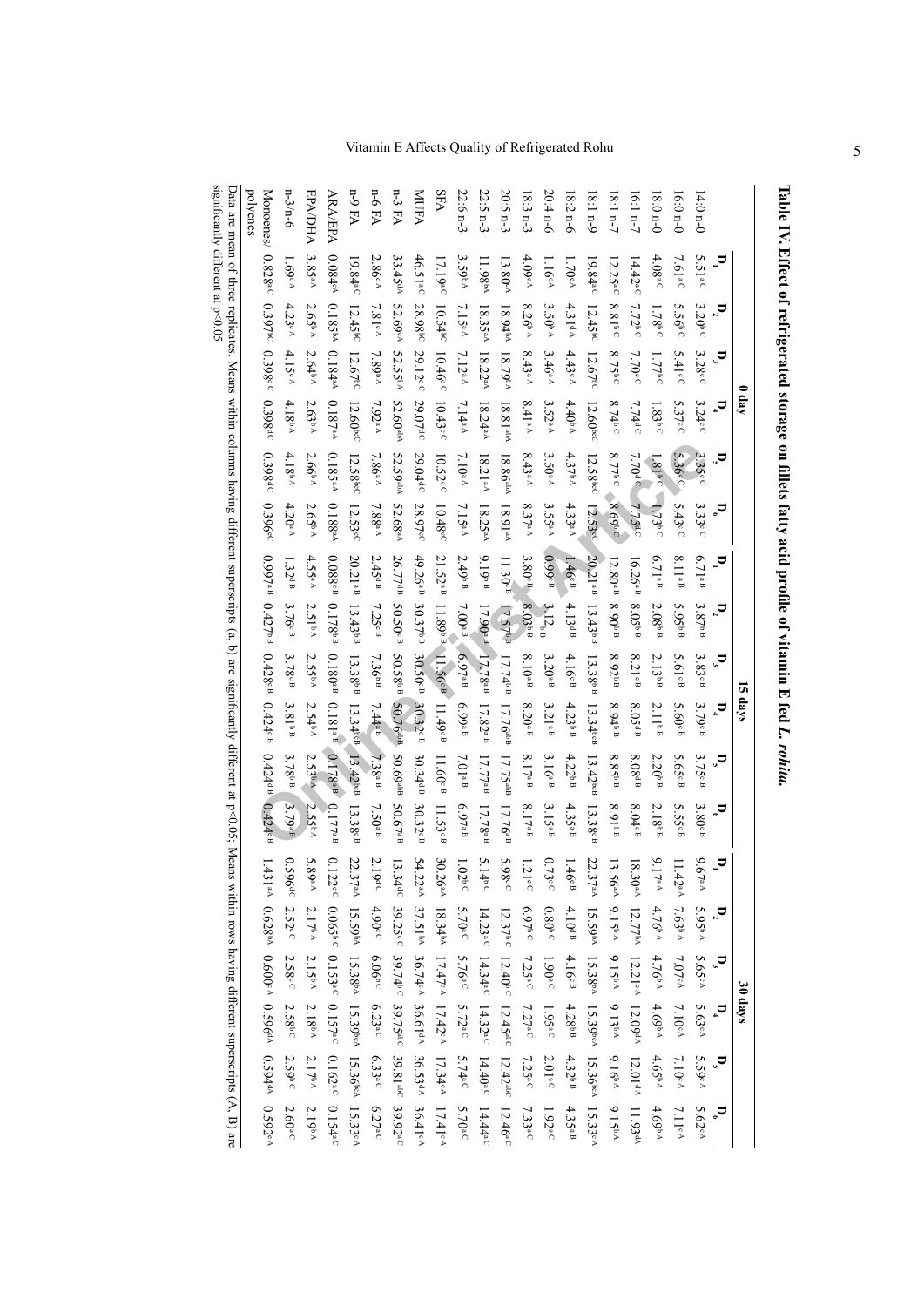#### **DISCUSSION**

α-tocopherol is an antioxidant which plays its important role in preventing the lipid peroxidation. The level of TBARS can be utilized as a key factor for the assessment of fish meat standard (Frigg *et al*[., 1990\)](#page-7-6). The percentage inhibition of lipid oxidation by an antioxidant system can be measured by TBARS ([McDonald](#page-7-7) *et al*., 2001). The motive of the present research was to assess the fatty acid profile and lipid peroxidation in fillets of *Labeo rohita* fingerlings fed with α-tocopherol supplemented diet during storage.

**EXECUTE:** The interaction of the must be in the traction of the space of the space of the space of the space of the space of the space of the space of the space of the space of the space of the space of the space of the The outcomes of present study revealed that by enhancing the  $\alpha$ -tocopherol supplementation in fish diet TBARS contents also increased in all the treatments. During storage, the TBARS value indicated a significant increment with increase in storage time. The interaction of α-tocopherol and storage time was found significant for TBARS values in all the treatments. α-tocopherol has a conspicuous effect on lipid peroxidation (Scaife *et al*., [2000](#page-8-10); Gatta *et al*[., 2000](#page-7-4); Ruff *et al*., 2003; Huang *et al*., [2004](#page-7-0); Yildiz *et al*[., 2006](#page-8-1); Zhang *et al*., 2007; Jasour *et al*[., 2011](#page-7-8)). Yildiz *et al*. (2006) discern that by elevating the level of α-tocopherol in diet, the value for TBARS decreases during the refrigerated storage of *Oncorhynchus mykiss W*. fillets (Yildiz *et al*., 2006). Use of α-tocopherol in fish diet deposited in the muscles of fish and curtails the lipid peroxidation which improves the products shelf life ([Zhang](#page-8-7) *et al*., 2007). The outcomes of present research are in accordance with many other related studies in which significant results for TBARS in response to cold storage and vitamin E supplementation were recorded. The supplementation of α-tocopherol through diet to Atlantic salmon (*Salmo salar*) showed a pronounced drop (*p* < 0.001) in lipid peroxidation over one-year storage period in fillets from the fish fed with high doses of α-tocopherol acetate compared to the fish which were provided with lower levels of α-tocopherol in their diet [\(Scaife](#page-8-10) *et al*., [2000\)](#page-8-10). Similarly, TBARS values in *Oncorhynchus mykiss W*. fillets were found to be enhanced significantly ( $p < 0.05$ ) through 9 days of storage period. Moreover, higher value was obtained in those fish which were supplemented with minimum level (100 mg/kg diet) of α-tocopherol and vice versa (Yildiz *et al*[., 2006\)](#page-8-1). Huang *et al*[. \(2004\)](#page-7-0) reported increased TBARS values with increasing storage time in all groups of hybrid tilapia regardless of different vitamin E levels used in their diet. During refrigeration of *Sparus macrocephalus* tissues, TBARS level was also significantly increased  $(p < 0.05)$ . Furthermore, the treatment containing more quantities of α-tocopherol in diet showed low values of TBARS ( $p < 0.05$ ) while a higher value was observed for the treatment containing low level of vitamin

E (Zhang *et al*[., 2007\)](#page-8-7). Similar results were observed in turbot (*Scophthalmus maximus*) for a storage duration of 9 days (Ruff *et al*[., 2003\)](#page-8-11). The TABRS values were found to increase continuously (*p* < 0.05) in *Oncorhynchus mykiss* nourished with distinct concentrations of dietary α-tocopherol in all the group treatments through 12 days of storage period ([Jasour](#page-7-8) *et al*., 2011). Gatta *et al*[. \(2000\)](#page-7-4) and Nawaz *et al*[. \(2020\)](#page-7-9) determined the induced TABRS values in sea bass *(Dicentrarchus labrax)* and mori *(Cirrhinus mrigala)* fillets, respectively, after different storage periods. Fish supplemented with diet containing high α-tocopherol levels showed low TBARS value compared to low level of α-tocopherol.

The relationship between antioxidant enzyme activities and dietary α-tocopherol has been described in many research works on fish. However, the impacts of α-tocopherol reported for the antioxidant enzymes in fish is highly varied (Lygren *et al*., 2000; [Mourente](#page-7-11) *et al*., 2002). The results of present research manifested that the activities of CAT, SOD and POX enzymes enhanced by incrementing the supplemental level of vitamin E through diets. Moreover, these enzymatic activities also increased among all the treatments due to increase in the storage period from 0 to 30 days. The interaction of α-tocopherol and storage time was found significant for all enzyme activities in all the treatments. Living organisms possess many defense mechanism systems in response to reactive oxygen species that include antioxidant enzymes like CAT, GPX, SOD and many more. The antioxidants having low molecular weight, for example vitamin E and C work in synergy with these enzymatic systems ([Pascual](#page-7-12) *et al*., 2003). When pro-oxidant forces overcome the defense mechanism of antioxidant system and the reactive oxygen species are not sufficiently evacuated then the oxidative stress occurs (Sies, 1986). The results of many studies on antioxidant enzymes activities are in line with the present research. Zhang *et al*[. \(2007\)](#page-8-7) evaluated the serum antioxidant enzyme activities in *Sparus macrocephalus.*  The fish supplemented with diet containing high concentration of vitamin E exhibited significantly ( $p \leq$ 0.05) higher activities of SOD enzyme, in contrast to fish supplemented with diet containing lower dose of vitamin E. The GPX activities did not show any remarkable change among the groups. Zhou *et al*[. \(2013\)](#page-8-13) determined the activity of SOD in plasma of juvenile cobia (*Rachycentron canadum*). The SOD activity of fish increased by enhancing the concentration of vitamin E up to a certain limit in fish nourished with α-tocopherol containing diet as compared to the fish provided with basal diet.

Fish lipids are consisted of some long chain fatty acids which contain a number of double bonds and are highly unsaturated ([Jittrepotch](#page-7-13) *et al*., 2006). The fatty acid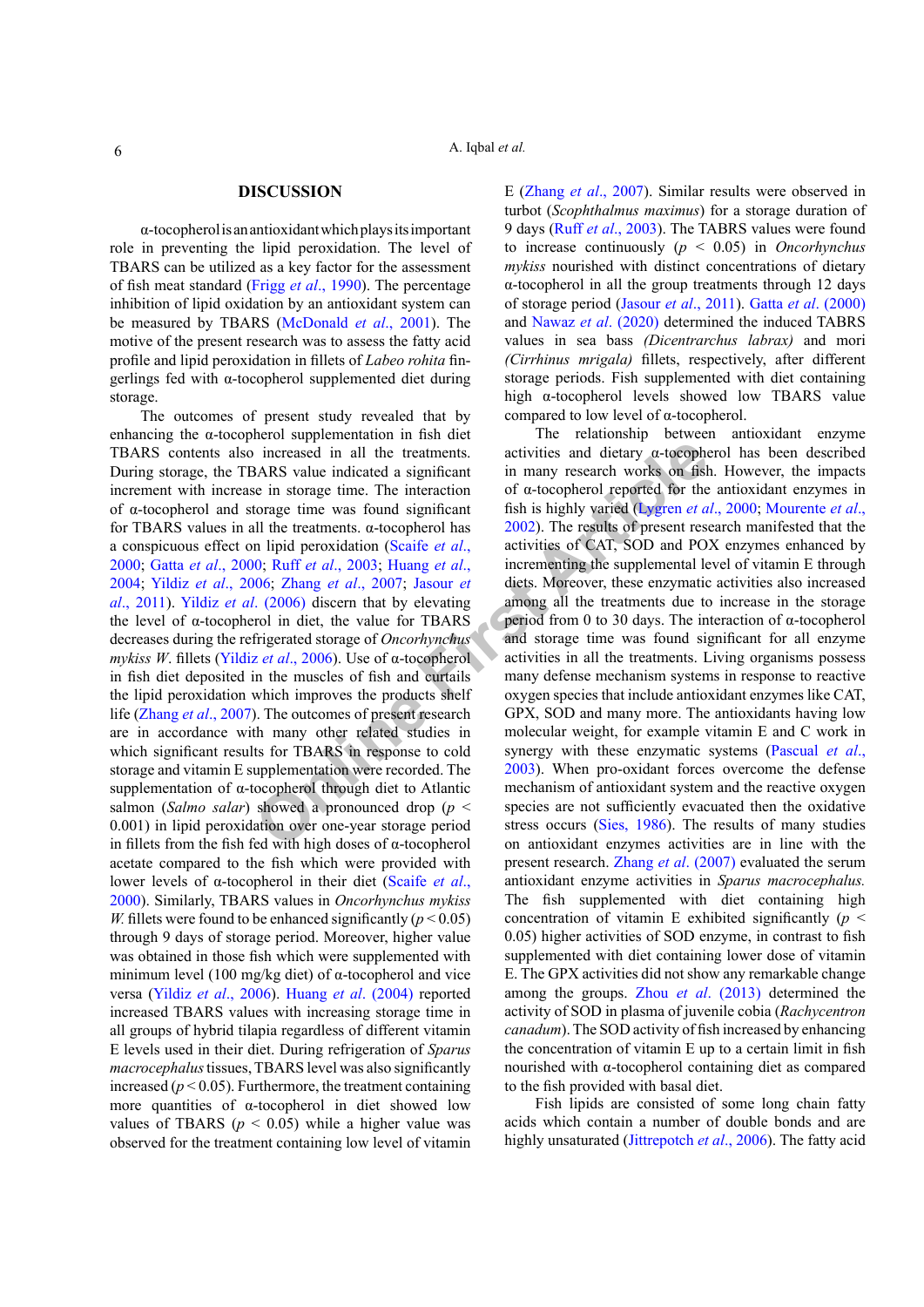The authors have declared at a distance and strong time in all the<br>
action of vitamin E and strong time and strong times and the groups of fatty acids in<br>
storage a gradual change is known<br>
storage a gradual change is know composition and lipid contents present in fish fillet usually reflect dietary contents of lipids and fatty acids [\(Bell, 1998](#page-6-6); Chen *et al*[., 2008](#page-6-7)). The supplementation of α-tocopherol in diet has no influence on fish fillet fatty acid composition (Yildiz *et al*[., 2006](#page-8-1)). The results of present investigation revealed that by enhancing the supplemental level of vitamin E, the amounts of monounsaturated and saturated fatty acids, n-9, and the ratios of monoenes/polyenes were decreased and by increasing storage time from 0 to 30 days, the amounts of these fatty acids were increased. The n-6 and n-3 fatty acids and the ratios of ARA/EPA and n-3/n-6 were found to be enhanced by enhancing the  $\alpha$ -tocopherol supplementation and diminished with increase in the storage time in all the treatments. The EPA/DHA ratio showed no effect against increasing storage time in all the treatments, but the level dropped against increasing dietary α-tocopherol. The interaction of vitamin E and storage time was found to be significant in all the groups of fatty acids in all treatments. During storage a gradual change is known to occur in the fatty acids composition in which a variation in the proportion of unsaturated and saturated fatty acids takes place (Yildiz *et al*., 2006; Jittinandana *et al*., 2006; [Hosseini](#page-7-15) *et al*., 2010; Rahimabadi *et al*., 2012). It is a wellknown fact that during refrigerated storage the hydrolysis of lipids and poly unsaturated fatty acids decreases with an increase in peroxides content. These two are the major factors responsible for the quality degradation of fish meat [\(Bonnel, 1989](#page-6-8)). The interior hydrophobic part of biological membranes contains α-tocopherol with its phytol chain where it protects the polyunsaturated fatty acids by giving its hydrogen atom to the radicals of lipid peroxyl and by chain reactions shattering which are responsible for the peroxidation of lipid (Quinn *et al*., 2004). Several other studies affirm the outcomes of present research. Variations in the percentage of different fatty acids in rainbow trout (*Oncorhynchus mykiss*) fillets were found associated with the increased storage time of fillets and prolonged duration of fatty acids feeding, instead of vitamin E supplementation [\(Kamireddy](#page-7-17) *et al*., 2011). During period of storage the fatty acid composition of *Oncorhynchus mykiss W.* fillets got significantly  $(p< 0.05)$  affected by concentration of α-tocopherol (Yildiz *et al*[., 2006\)](#page-8-1). In comparison to our research, the supplementation of α-tocopherol to *Oncorhynchus mykiss* does not affect the composition of fatty acid in fillets significantly ( $p > 0.05$ ). While, during refrigeration, the composition of fatty acid was affected significantly (*p* < 0.05) in all treatments ([Rahimabadi](#page-8-14) *et al*[., 2012\)](#page-8-14). Likewise, [Jittinandana](#page-7-14) *et al*. (2006) studied that the levels of α-tocopherol supplementation do not affect the fatty acid composition of *Oncorhynchus mykiss* frozen fillets. Feeding α-tocopherol for a longer period improves the frozen fish meat quality by improving its fatty acid profile.

#### **CONCULSION**

The supplementation of dietary vitamin E ameliorated the fillet quality of *L. rohita* during refrigerated storage by restraining the lipid peroxidation and improving the enzyme activities and ratios of polyunsaturated fatty acids.

# **ACKNOWLEDGMENT**

There is no specific support received from any funding agencies during this study, present in the public or private sector.

### *Statement of conflict of interest*

The authors have declared no conflict of interest.

# **REFERENCES**

- <span id="page-6-3"></span>AOAC (Association of Official Analytical Chemists), 1995. *Official methods of analysis*. 15<sup>th</sup> Ed., Association of Official Analytical Chemist, Washington, D.C. USA., pp. 1094.
- <span id="page-6-1"></span>Baker, R.T.M., 2001. The effect of certain micronutrients on fish flesh quality. In: *Farmed fish quality* (eds. S.C. Kestin and P.D. Warriss). Blackwell Science Ltd., Oxford, UK. pp. 180-191.
- <span id="page-6-6"></span>Bell, J.G., 1998. Current aspects of lipid nutrition in fish farming. In: *Biology of farmed fish* (eds. K.D. Black and A.D. Pickering). Sheffield, UK: Sheffield Academic Press. pp. 114-145.
- <span id="page-6-8"></span>Bonnel, A.D., 1989. *Quality assurance in seafood processing*. Chapman and Hall, New York.
- <span id="page-6-4"></span>Chance, B. and Maehly, A.C., 1955. Assay of catalase and peroxidases. *Methods Enzymol*., **2**: 764-775. [https://doi.org/10.1016/S0076-6879\(55\)02300-8](https://doi.org/10.1016/S0076-6879(55)02300-8)
- <span id="page-6-7"></span>Chen, Y.C., Nguyen, J., Semmens, K., Beamer, S. and Jaczynski, J., 2008. Chemical changes in omega-3-enhanced farmed rainbow trout (*Oncorhynchus mykiss*) fillets during abusive-temperature storage. *Fd. Chem*., **19**: 599-608. [https://doi.org/10.1016/j.](https://doi.org/10.1016/j.foodcont.2007.06.011) [foodcont.2007.06.011](https://doi.org/10.1016/j.foodcont.2007.06.011)
- <span id="page-6-5"></span>Civello, P.M., Marting, G.A., Chaves, A.R. and Anan, M.C., 1995. Peroxidase from strawberry fruit by partial purification and determination of some properties*. J. Agric. Fd. Chem*.*,* **43**: 2596-2601. <https://doi.org/10.1021/jf00058a008>
- <span id="page-6-0"></span>Fatima, M., Afzal, M. and Shah, S.Z.H., 2019. Effect of dietary oxidized oil and vitamin E on growth performance, lipid peroxidation and fatty acid profile of *Labeo rohita* fingerlings. *Aquac. Nutr*., **25**: 281-291. <https://doi.org/10.1111/anu.12851>
- <span id="page-6-2"></span>Fogaca, F.H.D.S., Santana, L.S. and Carneiro, D.J.,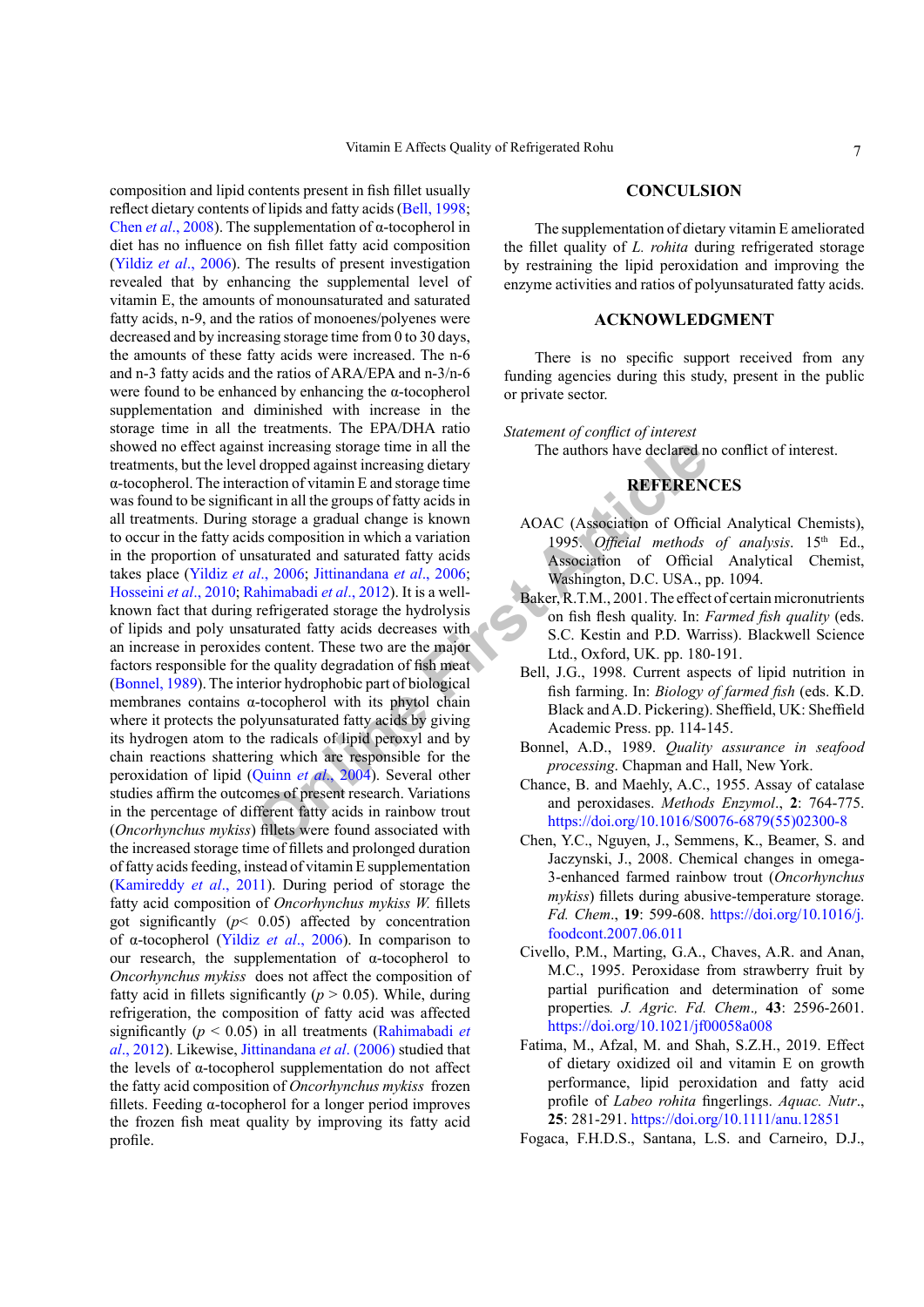# A. Iqbal *et al.*

2009. Dietary **α**-tocopheryl acetate on fillet quality of tilapia. *Acta Sci*. *Anim. Sci*., **31**: 439-445. [https://](https://doi.org/10.4025/actascianimsci.v31i4.6929) [doi.org/10.4025/actascianimsci.v31i4.6929](https://doi.org/10.4025/actascianimsci.v31i4.6929)

- <span id="page-7-6"></span>Frigg, M., Prabucki, A.L. and Ruhdel, E.U., 1990. Effect of dietary vitamin E levels on oxidative stability of trout fillets. *Aquaculture*., **84**: 145-158. [https://doi.](https://doi.org/10.1016/0044-8486(90)90344-M) [org/10.1016/0044-8486\(90\)90344-M](https://doi.org/10.1016/0044-8486(90)90344-M)
- <span id="page-7-4"></span>Gatta, P.P., Pirini, M., Testi, S., Vignola, G. and Monetti, P.G., 2000. The influence of different levels of dietary vitamin E on sea bass *Dicentrarchus labrux* flesh quality. *Aquac*. *Nutr*., **6**: 47-52. [https://doi.](https://doi.org/10.1046/j.1365-2095.2000.00127.x) [org/10.1046/j.1365-2095.2000.00127.x](https://doi.org/10.1046/j.1365-2095.2000.00127.x)
- <span id="page-7-5"></span>Giannopolitis, C.N. and Ries, S.K., 1997. Superoxide dismutase I occurrence in higher plants. *Pl. Physiol*., **59**: 309-314. https://doi.org/10.1104/ [pp.59.2.309](https://doi.org/10.1104/pp.59.2.309)
- <span id="page-7-15"></span>309-314. https://doi.org/10.1104/<br>
ilan-Kenari, A., Rezaei, M., Nazari,<br>
31: 401-407.<br>
ilan-Kenari, A., Rezaei, M., Nazari,<br>
and Rabbani, M., 2010. Influence of<br>
illence of<br>
incomencyl acetate with<br>
Robard, K., 2001. Pheno Hosseini, S.V., Abedian-Kenari, A., Rezaei, M., Nazari, R.M., Feas, X. and Rabbani, M., 2010. Influence of the in vivo addition of alpha-tocopheryl acetate with three lipid sources on the lipid oxidation and fatty acid composition of Beluga sturgeon, *Huso huso*, during frozen storage. *Fd. Chem*., **118**: 341-348. <https://doi.org/10.1016/j.foodchem.2009.04.131>
- <span id="page-7-0"></span>Huang, S.L., Weng Y.M. and Huang, C.H., 2004. Lipid peroxidation in sarcoplasmic reticulum and muscle of tilapia is inhibited by dietary vitamin E supplementation. *J. Fd*. *Biochem*., **28**: 101- 111. https://doi.org/10.1111/j.1745-4514.2004. [tb00058.x](https://doi.org/10.1111/j.1745-4514.2004.tb00058.x)
- <span id="page-7-3"></span>International Union of Pure and Applied Chemistry, (IUPAC), 1987. *Standard methods for the analysis*  of oils, fats and derivatives, 7<sup>th</sup> Rev. enlarged (eds. C. Paquot and A. Hautfenne) Blackwell Scientific, London.
- <span id="page-7-8"></span>Jasour, M.S., Rahimabadi, E.Z., Ehsani, A., Rahnama M. and Arshadi, A., 2011. Effects of refrigerated storage on fillet lipid quality of rainbow trout (*Oncorhynchus mykiss*) supplemented by α-Tocopheryl acetate through diet and direct addition after slaughtering. *J. Fd. Process. Technol*., **2**: 2-5.<https://doi.org/10.4172/2157-7110.1000124>
- <span id="page-7-14"></span>Jittinandana, S., Kenney, P.B., Slider, S.D., Kamireddy, N. and Hankins, J.S., 2006. High dietary vitamin E affects storage stability of frozen-refrigerated trout fillets. *J. Fd. Sci*., **71**: 91-96. [https://doi.](https://doi.org/10.1111/j.1365-2621.2006.tb08888.x) [org/10.1111/j.1365-2621.2006.tb08888.x](https://doi.org/10.1111/j.1365-2621.2006.tb08888.x)
- <span id="page-7-13"></span>Jittrepotch, N., Ushio, H. and Ohshima, T., 2006. Oxidative stabilities of triacylglycerol and phospholipids fractions of cooked Japanese sardine meat during low temperature storage. *Fd. Sci*., **99**: 360-367. [https://doi.org/10.1016/j.](https://doi.org/10.1016/j.foodchem.2005.08.002) [foodchem.2005.08.002](https://doi.org/10.1016/j.foodchem.2005.08.002)
- <span id="page-7-17"></span>Kamireddy, N., Jittinandana, S., Kenney, P.B., Slider, S.D., Kiser, R.A., Mazik, P.M. and Hankins, J.A., 2011. Effect of dietary vitamin E supplementation and refrigerated storage on quality of rainbow trout fillets. *J. Fd. Sci*., **76**: 233-241. [https://doi.](https://doi.org/10.1111/j.1750-3841.2011.02121.x) [org/10.1111/j.1750-3841.2011.02121.x](https://doi.org/10.1111/j.1750-3841.2011.02121.x)
- <span id="page-7-2"></span>Lee, B.L., New A.L. and Ong, C.N., 2003. Simultaneous determination of tocotrienols, tocopherol, retinol and major carotenoids in human plasma. *Clin. Chem*., **49**: 2056-2066. [https://doi.org/10.1373/](https://doi.org/10.1373/clinchem.2003.022681) [clinchem.2003.022681](https://doi.org/10.1373/clinchem.2003.022681)
- <span id="page-7-10"></span>Lygren, B., Hamre, K. and Waagbo, R., 2000. Effect of induced hyperoxia on the antioxidant status of Atlantic salmon *Salmo salar L. fed* three different levels of dietary vitamin E. *Aquac. Res*., **31**: 401-407. [https://doi.org/10.1046/j.1365-](https://doi.org/10.1046/j.1365-2109.2000.00459.x) 2109.2000.00459.x
- <span id="page-7-7"></span>McDonald, S., Prenzler, P.D., Antolovich, M. and Robard, K., 2001. Phenolic content and antioxidant activity of olive extracts. *Fd. Chem*., **73**: 73-84. [https://doi.org/10.1016/S0308-8146\(00\)00288-0](https://doi.org/10.1016/S0308-8146(00)00288-0)
- <span id="page-7-11"></span>Mourente, G., Diaz-Salvago, E., Bell, J.B. and Tocher, D.R., 2002. Increased activities of hepatic antioxidant defense enzymes in juvenile gilthead sea bream (*Sparus aurata* L.) fed dietary oxidized oil: attenuation by dietary vitamin E. *Aquaculture*, **214**: 343-361. [https://doi.org/10.1016/S0044-](https://doi.org/10.1016/S0044-8486(02)00064-9) 8486(02)00064-9
- <span id="page-7-9"></span>Nawaz, T., Fatima, M., Shah, S.Z.H. and Afzal, M., 2020. Coating effect of rosemary extract combined with chitosan on storage quality of mori (*Cirrhinus mrigala*). *J. Fd. Process. Preserv.*, **44**: e14833. https://doi.org/10.1111/jfpp.14833
- <span id="page-7-1"></span>Nogala-Kalucka, M., Korczak, J., Dratwia, M., Lampart-Szczapa, E., Siger, A. and Buchowsk, M., 2005. Changes in antioxidant activity and free radical scavenging potential of rosemary extract and tocopherols in isolated rapeseed oil triacylglycerols during accelerated tests. *Fd. Chem*., **93**: 227-235. <https://doi.org/10.1016/j.foodchem.2004.09.021>
- <span id="page-7-12"></span>Pascual, P., Pedrajas, J.R., Toribio, F., Lopez-Barea, J. and Peinado, J., 2003. Effect of food deprivation on oxidative stress biomarkers in fish (*Sparus aurata*). *Chem. Biol*. *Interact*., **145**: 191-199. [https://doi.](https://doi.org/10.1016/S0009-2797(03)00002-4) [org/10.1016/S0009-2797\(03\)00002-4](https://doi.org/10.1016/S0009-2797(03)00002-4)
- <span id="page-7-16"></span>Quinn, P.K., Coffman, D.J., Bates, T.S., Welton, E.J., Covert, D.S., Miller, T.L., Johnson, J.E., Maria, S., Russell, L., Arimoto, R. and Carrico, C.M., 2004. Aerosol optical properties measured on board the Ronald H. Brown during ACE-Asia as a function of aerosol chemical composition and source region*. J. Geophysic. Res*., **109**: 1-28. [https://doi.](https://doi.org/10.1029/2003JD004010)

8